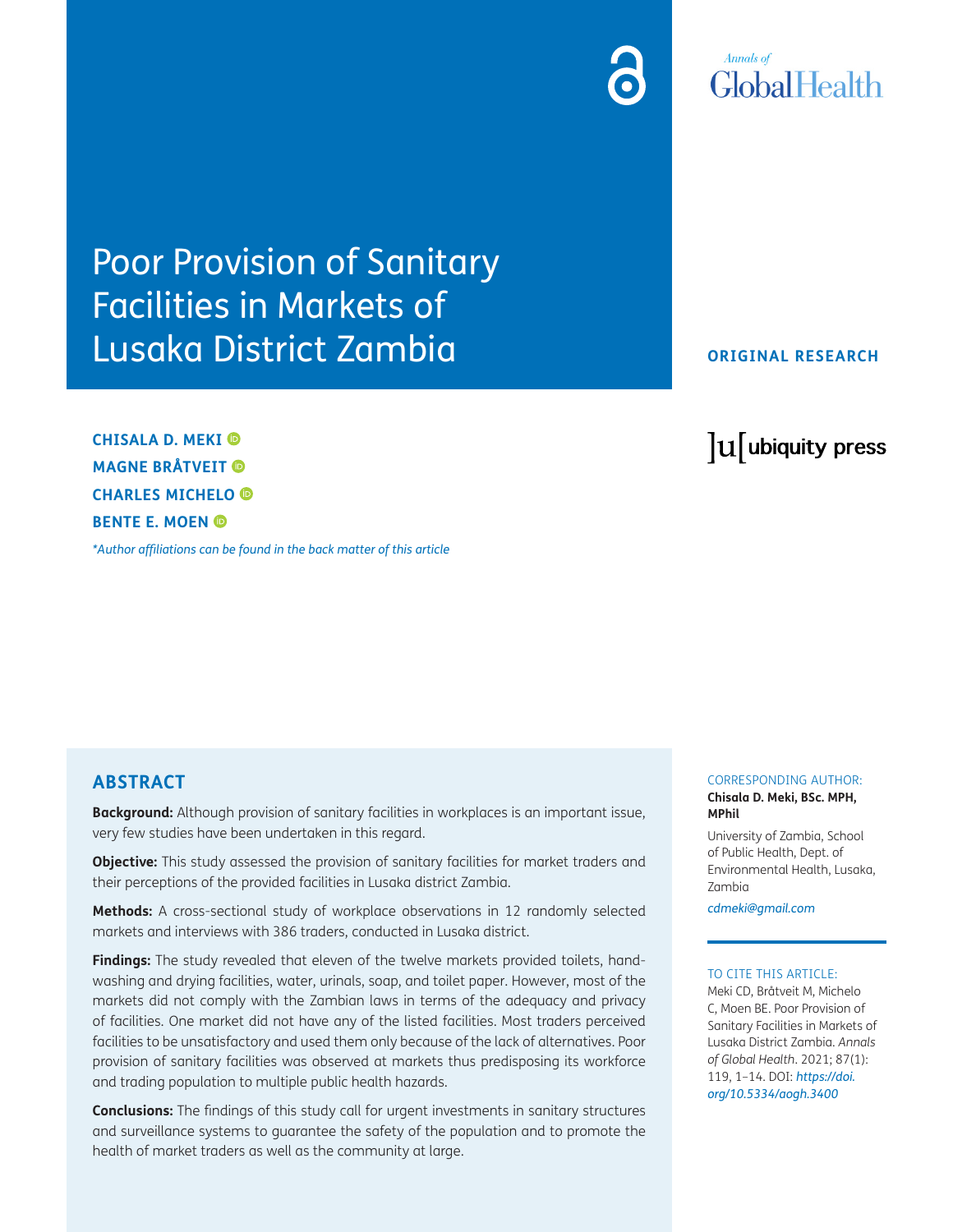# **INTRODUCTION**

About 4.5 and 2.1 billion people lack safely managed sanitation and drinking water services, respectively, around the world. Developing countries are most affected by water and sanitation deficiencies [\[1](#page-11-1)]. Water, sanitation and hygiene are important for good health, economic and social development [\[2](#page-11-1)]. According to the World Health Organization (WHO) "Lack of sanitation contributes to about 10% of global disease burden causing mainly diarrheal diseases" [\[3\]](#page-11-1). Sanitation is important not only to prevent endemic diarrhea but also to prevent intestinal helminthiases, giardiasis, schistosomiasis, trachoma and other globally important issues, including malnutrition. Sanitation related diseases weigh heavily on households and health systems. For example, it has been estimated that the health costs alone amount to some US\$340 million for households lacking water supply and sanitation and US\$7 billion on national health systems [\[4\]](#page-11-1).

It is a well-known fact that sanitary facilities are an important aspect of everyday life. For example, toilets are important for health, privacy and dignity, while washing facilities are required for personal hygiene [\[5](#page-11-1)–[6\]](#page-11-1). The provision of sanitary facilities for workers is particularly important [[7](#page-11-1)]. This is because poor sanitary facilities can affect workers in several ways, for instance by contributing to the spread of diseases such as cholera, dysentery, typhoid and urinary tract infection. This can ultimately lead to fatigue, poor health and death. Poor health may also lead to absenteeism at work which could result in loss of revenue for both the worker and the employer. Lack of a good working environment may also demotivate workers and thereby reduce productivity. Literature indicates that people in general, including workers, are not pleased with facilities that are unclean, not well maintained, inadequate, located at far distances and do not offer privacy and security [\[8–10](#page-12-0)]. Gender differences exist in perceptions of sanitary facilities, with women seeming to be more concerned with poor facilities than men [[11–16\]](#page-12-0).

In Zambia, about 66% and 44% of the population have access to safe drinking water and sanitation, respectively [[17](#page-12-0)]. According to the Centre for Disease Control and Prevention (CDC), diarrhea is among the 10 major killer diseases in Zambia [\[18](#page-12-0)]. Reports indicate that Zambian workers in markets and schools are exposed to poor sanitation and lack of safe drinking water [\[19](#page-12-0)–[21](#page-12-0)]. In Zambia, there are several laws that have relevance to the provision of sanitary facilities in workplaces, including the Public Health Act, Factory Act, Occupational Health and safety Act, and Markets and Bus Station Act [[22](#page-12-0)–[25\]](#page-12-0). These laws define the type, conditions and standards of facilities to be provided at workplaces. For example, the Market and Bus Station Act requires all markets to have some form of sanitary facilities for traders provided by the local authority [\[24\]](#page-12-0). Markets are part of the informal workplaces in Zambia and are usually run by the local authorities [\[24](#page-12-0), [26, 27\]](#page-12-0).

Despite the laws that govern provision of sanitary facilities in Zambia, local reports indicate that some workplaces lack proper sanitary facilities for workers, as already described. However, to our knowledge there are no published studies that have quantified this problem. The problem of poor provision of sanitary facilities is particularly problematic in Lusaka district, where water, sanitation and hygiene are challenging problems. The city is characterized by poor solid waste management, poor drainage facilities and poor water supply. Street vending featuring cooked food is also common, along with deplorable sanitation, especially in peri urban areas and markets [\[28\]](#page-12-0). Most of the people in peri-urban areas of Lusaka use poorly constructed pit latrines and open defecation remains a problem [\[29\]](#page-13-0).

The objectives of this study were therefore to assess the provision of sanitary facilities for market traders of Lusaka district and market traders' perceptions of the provided facilities. Markets were picked as study areas as Zambia has suffered recurrent diarrhoea-related diseases—especially cholera, with major outbreaks since the 1990s—as a possible consequence of contamination in crowded places such as markets [[30](#page-13-0), [31\]](#page-13-0).

# **MATERIAL AND METHODS STUDY DESIGN AND SETTING**

This study employed a descriptive cross-sectional study design comprising workplace observations and interview of market traders.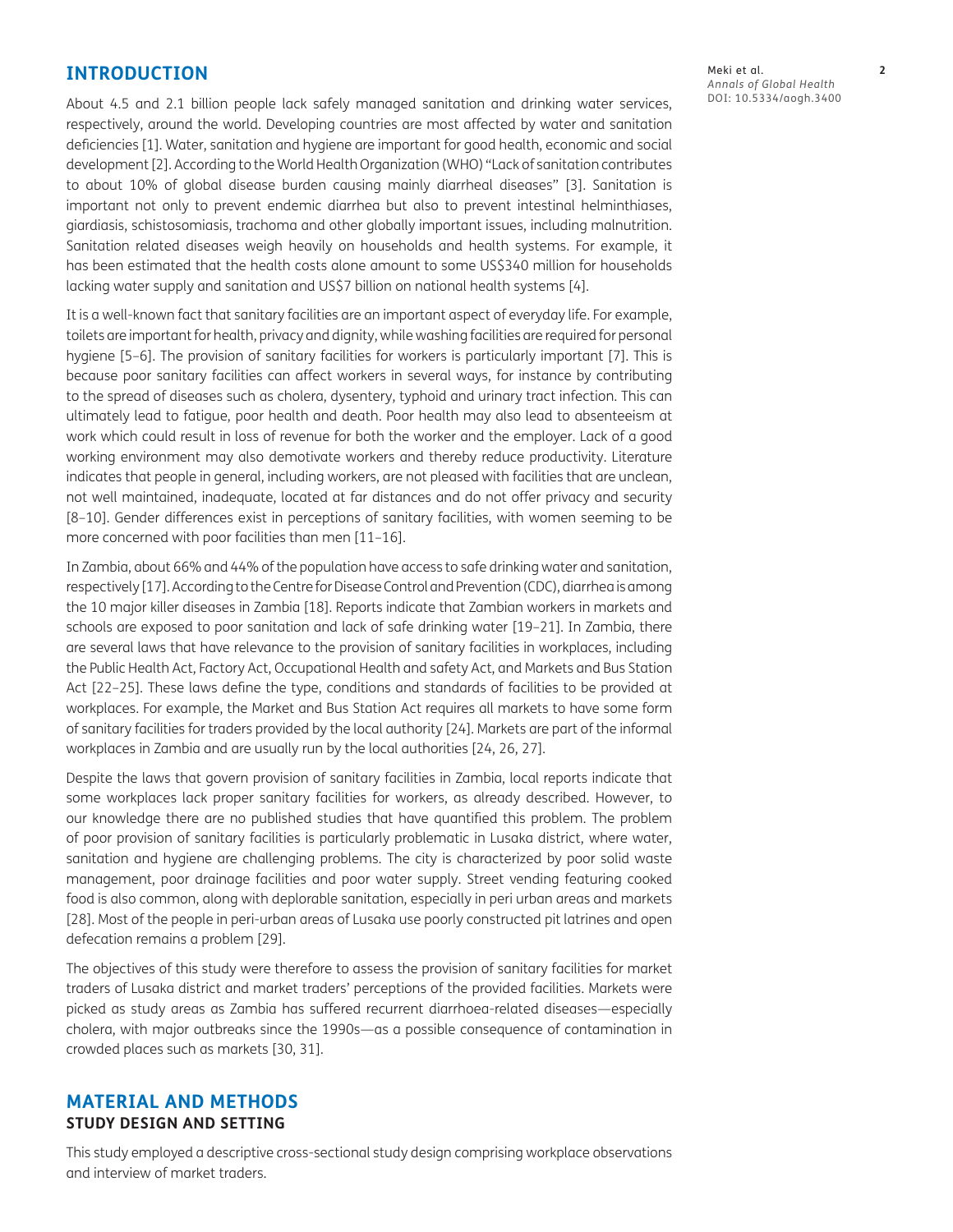# **STUDY SETTING**

The study was carried out from September to November 2014 in 12 markets of Lusaka district, the capital and most populated city of Zambia. The population of the city is estimated to be just over 1.7 million people [[32](#page-13-0)]. **[Figures 1](#page-2-0)** and **[2](#page-2-1)** show the location of the study area.

Meki et al. **3** *Annals of Global Health* DOI: [10.5334/aogh.3400](https://doi.org/10.5334/aogh.3400)



<span id="page-2-0"></span>**Figure 1** Map of Africa showing Zambia and Lusaka.



<span id="page-2-1"></span>**Figure 2** Map of Lusaka District showing the townships and markets.

# **PARTICIPANTS**

The study included two sets of study units: the markets and traders from the sampled markets of Lusaka district Zambia.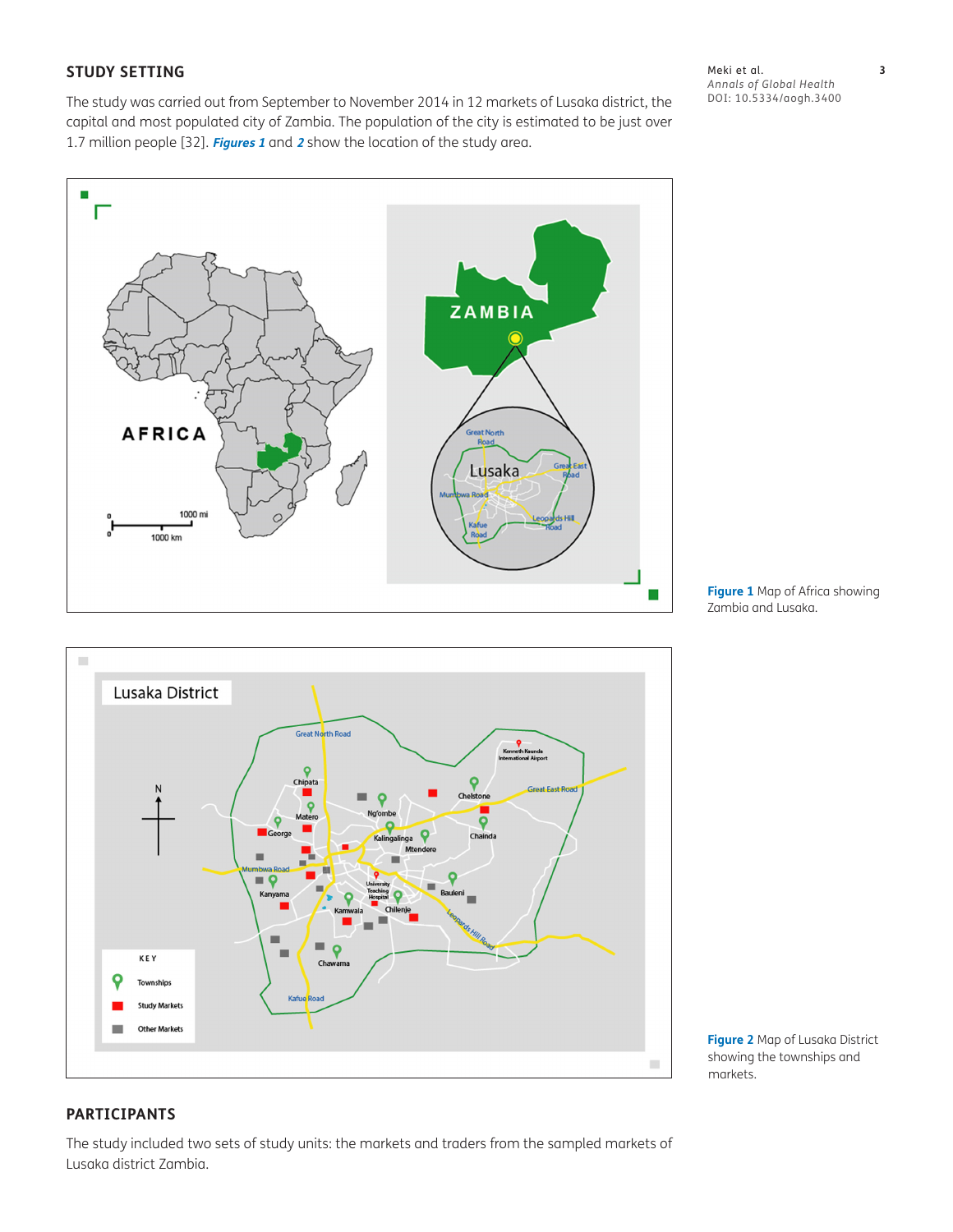# **ELIGIBILITY CRITERIA**

All the markets run by the city council in Lusaka were eligible to take part in the study. From the markets, all market traders 18 years and above at the time of the study were considered as potential participants.

#### **SELECTION OF PARTICIPANTS**

The selection of participants was done in two stages: (1) the market and (2) the market traders.

#### **MARKETS**

At the time of the study, there were 27 markets in Lusaka run by the local authority—the Lusaka City Council. It is important to note that it was the responsibility of the government through the Lusaka City Council to provide sanitary facilities in the markets. To get the markets to participate in the study the markets were distributed in three categories: central business (eight markets), township (nine markets) and peri-urban areas (10 markets) [[20](#page-13-0)]. A total of 12 markets, four from each of the three market categories, were selected. Four markets from each category were included for convenience to ensure equal representation from the three market categories. To select the actual markets to be included from each category, we used the lottery method for a simple random sampling of the markets. The lottery was conducted as follows: all the names of the markets were written on pieces of paper and put in a holder. The holder was then shaken, and one slip of paper at a time was picked from the holder until 4 (four) markets had been selected from each category.

#### **MARKET TRADERS**

The number of traders selected from each category of markets was determined using sampling proportionate to size i.e., according to the number of stalls representing the number of traders within each category. The number of traders selected from each of the market categories were 60, 104 and 220 from peri-urban, township and central business, respectively. These market traders were selected using systematic random sampling from market stall lists obtained from each market.

#### **VARIABLES**

The study involved two set of variables those used in the observation and those employed in the interviews of market traders.

#### **OBSERVED VARIABLES**

The variables in the observations included availability of facilities, privacy, cleanliness, and requirements for adequacy. The way these variables were measured, and the standards used is presented in **[Table 1](#page-4-0)**.

#### **INTERVIEW'S VARIABLES**

The interview variables used in this study were categorized as follows: Toilets and hand washing facilities in terms of numbers (adequate or not adequate), privacy (private or not private), cleanliness (good or poor), siting of facilities (near or far), and use of facilities (always, sometimes or do not use). Other variables included age and sex of traders and type of business.

#### **DATA SOURCES AND MEASUREMENTS**

The study involved two methods of data collection, including workplace observations and interviews. Workplace observations using checklists were used to obtain information on the provided sanitary facilities in the markets and their conditions. The interviews were used to collect data on the perception of market traders concerning the provided facilities.

Meki et al. **4** *Annals of Global Health* DOI: [10.5334/aogh.3400](https://doi.org/10.5334/aogh.3400)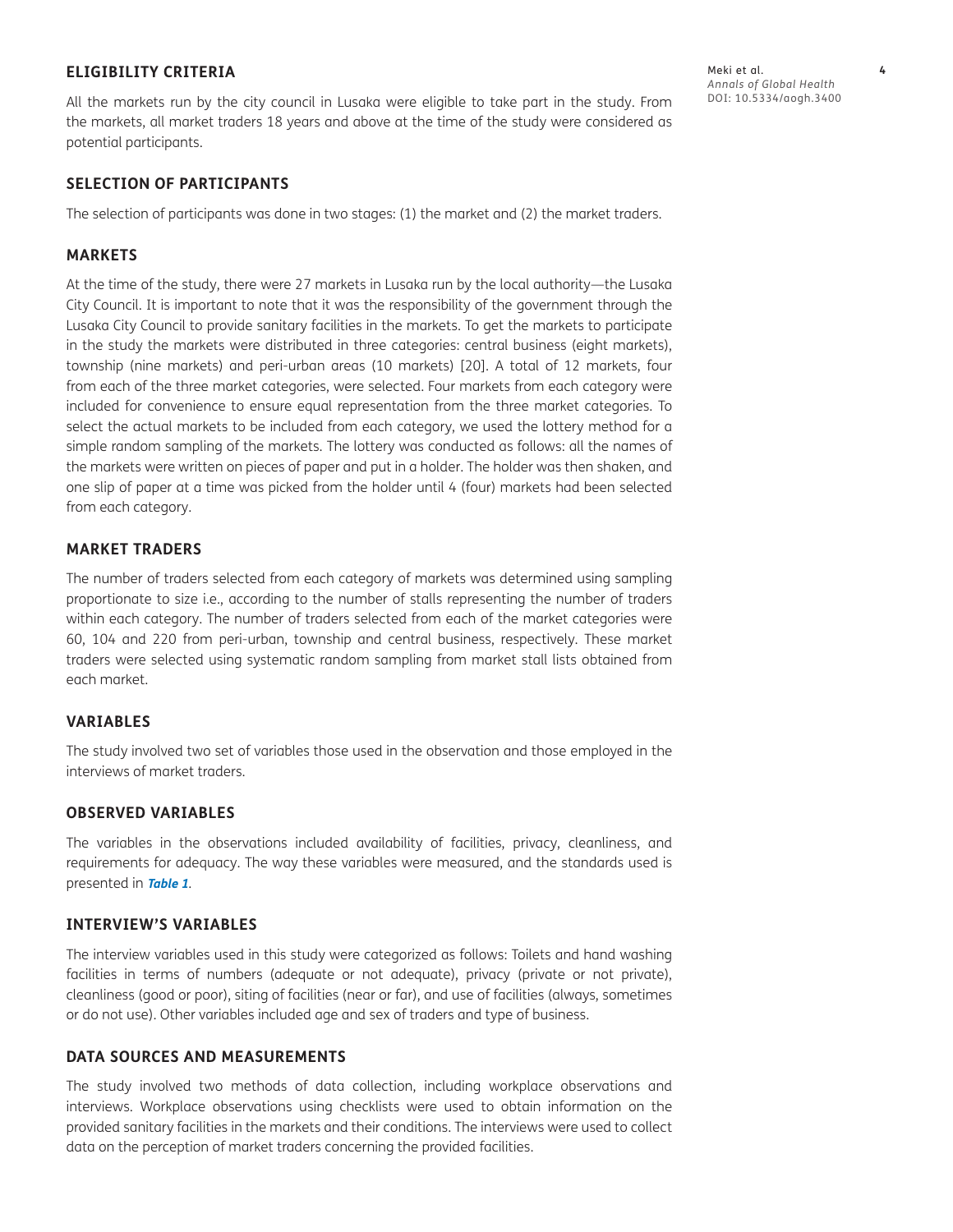| <b>VARIABLE</b>                                             | <b>INFORMATION FOR OBSERVATIONS</b>                                                                                                                                                                                                                                                                                                                       | <b>BASED ON</b>                                                                    |  |  |
|-------------------------------------------------------------|-----------------------------------------------------------------------------------------------------------------------------------------------------------------------------------------------------------------------------------------------------------------------------------------------------------------------------------------------------------|------------------------------------------------------------------------------------|--|--|
| Availability                                                | <b>Availability</b> of the following: Toilets, hand washing facilities, washing<br>facilities, hand drying facilities, source of water, urinals, sanitary bins, and<br>tissue                                                                                                                                                                             | Public Health Act Cap 295 and<br>Literature                                        |  |  |
| Privacy                                                     | <b>Private:</b> All the toilets' cubicles had lockable doors                                                                                                                                                                                                                                                                                              | These checkpoints are the researcher's                                             |  |  |
|                                                             | Not - private: Some or all toilets' cubicles with non-lockable doors or Some or<br>all toilet cubicle without doors                                                                                                                                                                                                                                       | interpretation of the acts since they do<br>not specify of privacy and cleanliness |  |  |
| <b>Cleanliness</b>                                          | Not clean(poor): Presence of water, urine or faecal matter on floor and/or<br>wall, plus offensive smells and flies.                                                                                                                                                                                                                                      |                                                                                    |  |  |
|                                                             | <b>Clean(good):</b> No water, urine or faecal matter on floor and/wall, plus<br>absence of offensive smells and flies.                                                                                                                                                                                                                                    |                                                                                    |  |  |
| <b>Requirements for toilets and</b><br>wash hand basins PHA | <b>Adequate:</b> Number of toilets and hand washing basins: 1-25 workers should<br>be provided with one (1) latrine (water closet) up to a maximum of the first<br>100 and then greater than (>) 100 workers one (1) added latrine for every<br>40 workers. In addition, hand wash basins and urinals must be provided for<br>each water closet provided. | The Public Health Act Cap 295                                                      |  |  |
|                                                             | <b>Inadequate:</b> Number of toilets and hand washing basins: more than 25<br>workers using 1 single latrine (water closet) up to a maximum of the first 100<br>and then greater than (>) 100 workers no added latrine for every 40 workers.<br>With no additional hand wash basins and urinals provided for each water<br>closet provided.               |                                                                                    |  |  |

# **WORKPLACE OBSERVATIONS**

Non-participant observations of the sanitary facilities provided at each market were done between 10 and 12am by the principal investigator at all markets during the study period, with a focus on selected checkout points. The checkpoints used in the workplace observations were based on a checklist from Nansereko [\[33\]](#page-13-0), and on the legal requirements for sanitary facilities in Zambia (**[Table 1](#page-4-0)**). Three observations of all the sanitary facilities available in each market were done at twoweek intervals between each observation. The researchers decided to have three observations because no standards were found on how many observations would be sufficient for drawing a conclusion. The researchers concluded that three would be enough. The people responsible for running the markets were not informed of the observation days to ensure that they had no opportunity to alter the usual state of the sanitary facilities. Moreover, it was not necessary to alert the market leaders of the observer's visits and inspection of the facilities because the Occupational Health and Safety Act of 2010 stipulates simply that the employers must "Provide and maintain a working environment for the employees that is, so far as is reasonably practicable, safe and without any risks to their health and safety, and which is adequate as regards facilities and arrangements for their welfare at the workplace" [\[25\]](#page-12-0).

According to the WHO, universal access to safely managed water, sanitation services and handwashing facilities with soap and water must be guaranteed for all by 2030 [\[1](#page-11-1)]. This target is in line with the Sustainable Development Goals (SDGs), and all institutions, including workplaces, must aim to have safely managed drinking water and sanitation services. This means that every workplace should have drinking water from an improved water source located on the premises, available when needed and free of faecal and priority chemical contamination. Safely managed sanitation services must also be provided where excreta are safely disposed of in situ or transported and treated offsite. In addition, basic handwashing facilities must be provided, with soap and water available on the premises.

In this study, water, sanitation and hand washing facilities were classified as either improved or unimproved. Improved water sources consisted of those designed and constructed with the potential to deliver safe water including piped water and boreholes. Unimproved water sources included unprotected dug wells. In terms of sanitation, improved sanitation facilities included flush/pour flush toilets to piped sewer systems, septic tanks and pit latrines with slabs, while unimproved sanitation referred to pit latrines without a slab or platform, bucket latrines (use of <span id="page-4-0"></span>**Table 1** Categorization of observed variables.

*Note*: Provision of facilities was measured as yes(available) and no (not available).

**PHA:** Public Health Act.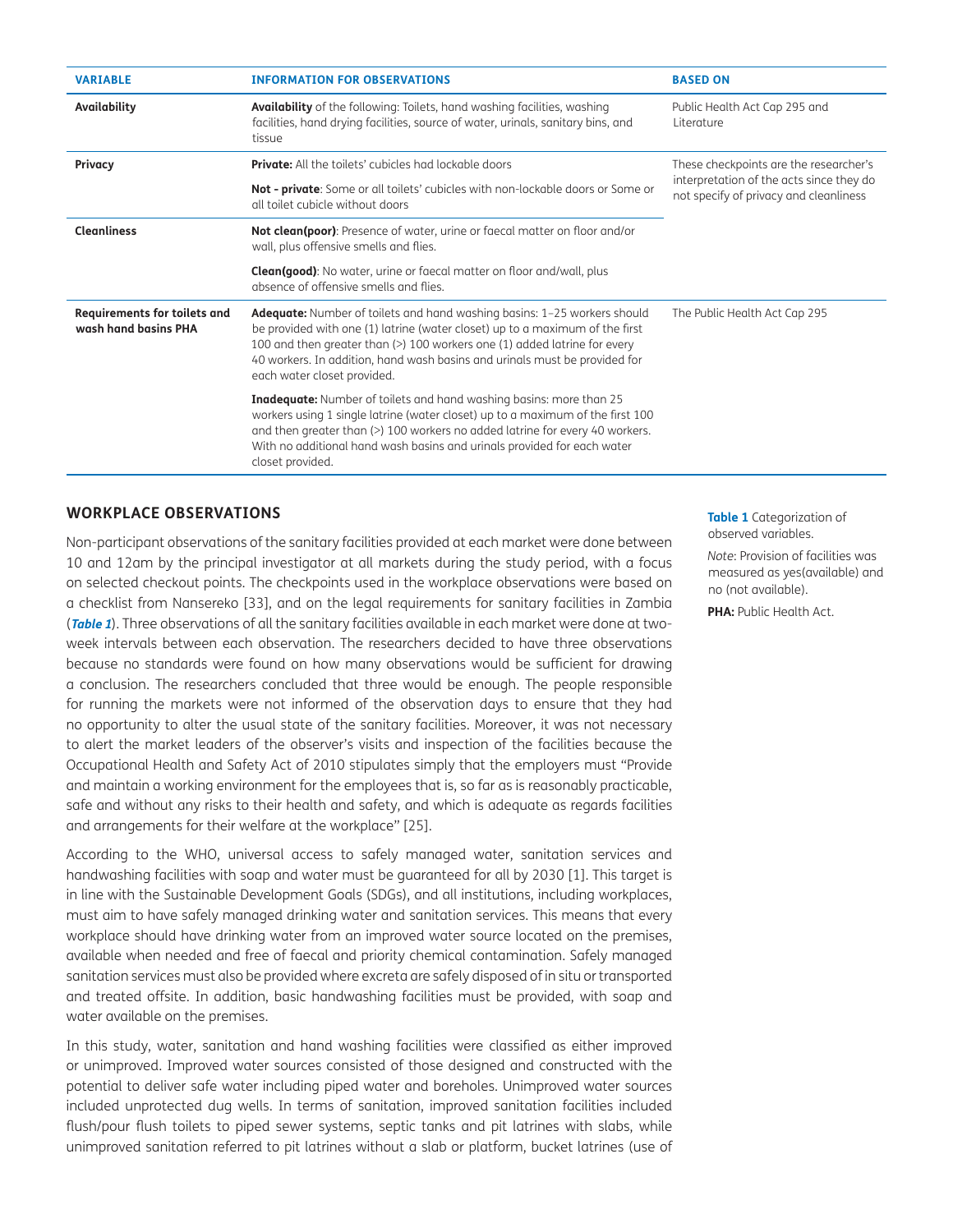shake packs) and open defecation. With respect to handwashing facilities, wash hand basins, buckets with tap(s), and standpipes or tippy taps with water and soap were classified as improved, whereas those without water and soap were classified as unimproved [\[1\]](#page-11-1).

Meki et al. **6** *Annals of Global Health* DOI: [10.5334/aogh.3400](https://doi.org/10.5334/aogh.3400)

# **INTERVIEWS OF MARKET TRADERS**

The principal investigator collected data on provided sanitary facilities and market traders' perception of these, with the help of a research assistant trained in the correct way to collect data using semi structured questionnaires. The selected market traders were provided with written information about the study before being interviewed, and traders who agreed to participate in the study signed a consent form. The traders were interviewed using an interview guide, where most of the questions were adopted from a thesis by Nansereko on sanitation in schools [[33](#page-13-0)]. The study aimed to assess the adequacy and utilization of sanitation facilities in secondary schools in Mpigi district.

The systematic interview guide included the following items: basic information of the traders including sex, age and type of business; provided facilities, including adequacy of toilets and hand washing facilities; siting of facilities in relation to the market traders' stalls, cleanliness of facilities, privacy of facilities and finally, use of facilities.

The full interview schedule and checklist used in this study are available in the full thesis related with this publication [[34](#page-13-0)].

#### **BIAS**

The fact that not all markets and traders were included in the study entailed the possibility of selection bias. To control for this bias, all the markets managed by the Lusaka City Council in Lusaka district were included in the study at the initial sampling stage for full representation. The markets were then stratified into categories based on their size and location to make sure that all the groups with different characteristics were represented. Simple random sampling using the lottery method was then used to select the markets to be included in the study from each category because this method ensures that all the markets have the same chance of being included in the study. In the selection of the market traders, we controlled for bias first by sampling by size to ensure that each market was well represented. In addition, market traders to be included in the study were selected using a systematic random sampling using the list of stalls as the sampling frame to ensure that all the traders in each market had the same chance of being included in the study. The trader randomly found at the stall at the time of participant recruitment was included in the study. If more than one person was found at the stall during recruitment of participants, we used simple random sampling by the lottery method to recruit one participant.

### **STUDY SIZE**

The sample size for markets was decided on conveniently. The study involved 12 markets. The sample size of market traders (384) was determined using the formula for cross sectional or prevalence studies shown below.

$$
n=\frac{Z^2 P(1-P)}{d^2}
$$

Where:

 $n =$  sample size,  $Z = Z$  statistic for a level of confidence,  $P =$  expected prevalence or proportion (that can be obtained from similar studies, or a pilot study conducted by the researchers) (in proportion of one; if 50%,  $P = 0.5$ ), and d = precision (corresponding to effect size) (in proportion of one; if 5%,  $d = 0.05$ ).

In this study, the level of confidence used was 95% with a corresponding Z of 1.96. The P Prevalence (proportion) used in the calculation was the expected prevalence of markets traders without access to sanitation facilities, a P of 50% was used as no pilot study was conducted nor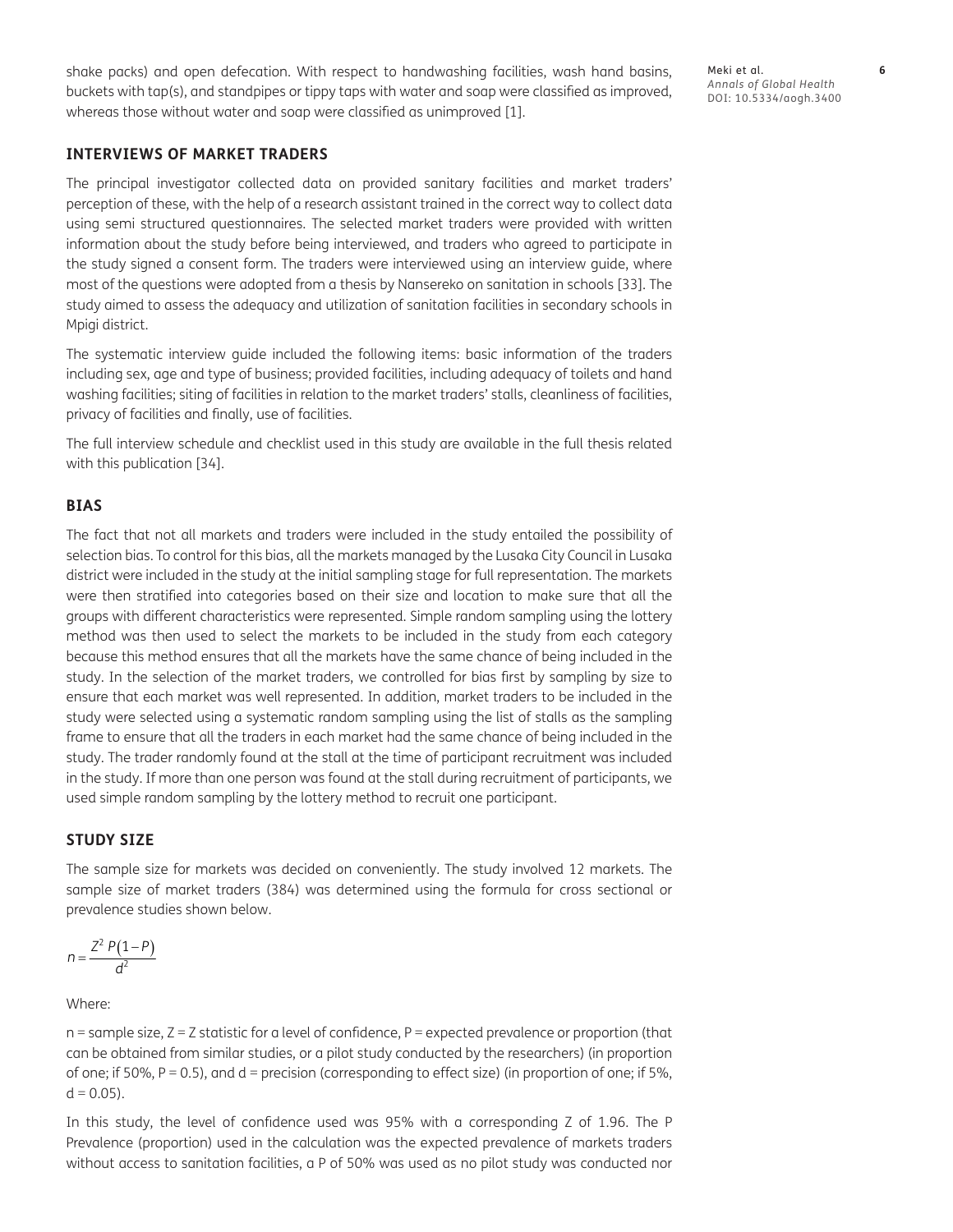similar studies were identified to obtain the P. The d precision (corresponding to effect size) of 5% was used as the expected prevalence used was within the range of 10 to 90% as recommended in literature [[35](#page-13-0)].

# **DATA ANALYSIS**

IBM SPSS version 16 software was used for data entry and analysis. Descriptive statistics, including frequencies and proportions, were obtained. Data were analyzed at market and traders' levels using observed and interview data, respectively. Missing data were reported independently in the results presentation for each variable. A pilot study that aimed at validating the instruments was done at one of the markets prior to the main study, and data were not included in the analysis. The interview guide was piloted among 10 market traders from a market not included in this study. The point was to check if the questions were understandable, and that the interview did not take too much time. We changed the wording of a few questions in the interview due to this pre-test.

# **ETHICS AND CONSENT**

We applied for ethical approval from the Committee for Medical and Health Research Ethics West in Norway (REK West)—Ref. No. 2014/816/REK west—and Excellence in Research Ethics and Science (ERES)—Ref. No. 2014-July-018—in Zambia before data collection. Further, additional consent to conduct the study was obtained from Norway, as the study was carried out in collaboration with the Centre for International Health at the University of Bergen in Norway. We applied to Lusaka City Council for administrative consent to conduct the study and collect information. In addition, market managers and individual market traders gave their consent. Moreover, all consents applied to the plan to carry out a pilot study.

# **RESULTS CHARACTERISTICS OF STUDY SAMPLE**

A total of 12 markets were included in the study, four from each of the categories, which included: townships, peri-urban and central business. Stalls within these market categories numbered 1660, 1557 and 3844, respectively (**[Tables 2](#page-6-0)** and **[3](#page-7-0)**). A total of 386 market traders participated in the study, 46% men and 54% women. The age of 316 the participants ranged from 18–74 years with the average age being 35 years. In terms of the type of 317 business, 42% were dealing with food and groceries, 33% in beauty, 19% in stationery and hardware, 318 in electronics and the remaining 4% in other business, with 1% missing.

<span id="page-6-0"></span>**Table 2** Provided sanitary facilities in markets of Lusaka district.

*Note*: Council water refers to water that is provided by the local authority directly from a centralised water treatment plant.

**Source:** Field observations.

| <b>MARKET</b>                        | <b>FACILITY</b> |                               |                |                              |                               |                                       |               |                               |             |               |  |
|--------------------------------------|-----------------|-------------------------------|----------------|------------------------------|-------------------------------|---------------------------------------|---------------|-------------------------------|-------------|---------------|--|
| <b>CATEGORY</b><br><b>AND NUMBER</b> | <b>TOILET</b>   | <b>HAND</b><br><b>WASHING</b> | <b>WASHING</b> | <b>HAND</b><br><b>DRYING</b> | <b>WATER</b><br><b>SOURCE</b> | <b>TYPE OF WATER</b><br><b>SOURCE</b> | <b>URINAL</b> | <b>SANITARY</b><br><b>BIN</b> | <b>SOAP</b> | <b>TISSUE</b> |  |
| Township                             |                 |                               |                |                              |                               |                                       |               |                               |             |               |  |
| 1                                    | Yes             | Yes                           | Yes            | Yes                          | Yes                           | Council                               | Yes           | Yes                           | No          | Yes           |  |
| $\overline{2}$                       | Yes             | Yes                           | Yes            | Yes                          | Yes                           | Council                               | Yes           | Yes                           | No          | Yes           |  |
| 3                                    | Yes             | Yes                           | Yes            | Yes                          | Yes                           | Council                               | Yes           | No                            | No          | Yes           |  |
| 4                                    | Yes             | Yes                           | Yes            | No                           | Yes                           | Council                               | Yes           | No                            | No          | Yes           |  |
| Peri-Urban                           |                 |                               |                |                              |                               |                                       |               |                               |             |               |  |
| $\mathbf{1}$                         | Yes             | Yes                           | Yes            | No                           | Yes                           | Council                               | Yes           | No                            | No          | Yes           |  |
| 2                                    | Yes             | Yes                           | Yes            | No                           | Yes                           | Council                               | Yes           | No                            | No          | Yes           |  |
| 3                                    | Yes             | Yes                           | No             | No                           | Yes                           | Borehole                              | Yes           | No                            | No          | Yes           |  |
| 4                                    | Yes             | Yes                           | Yes            | No                           | Yes                           | Council                               | Yes           | <b>No</b>                     | No          | Yes           |  |

*Annals of Global Health* DOI: [10.5334/aogh.3400](https://doi.org/10.5334/aogh.3400)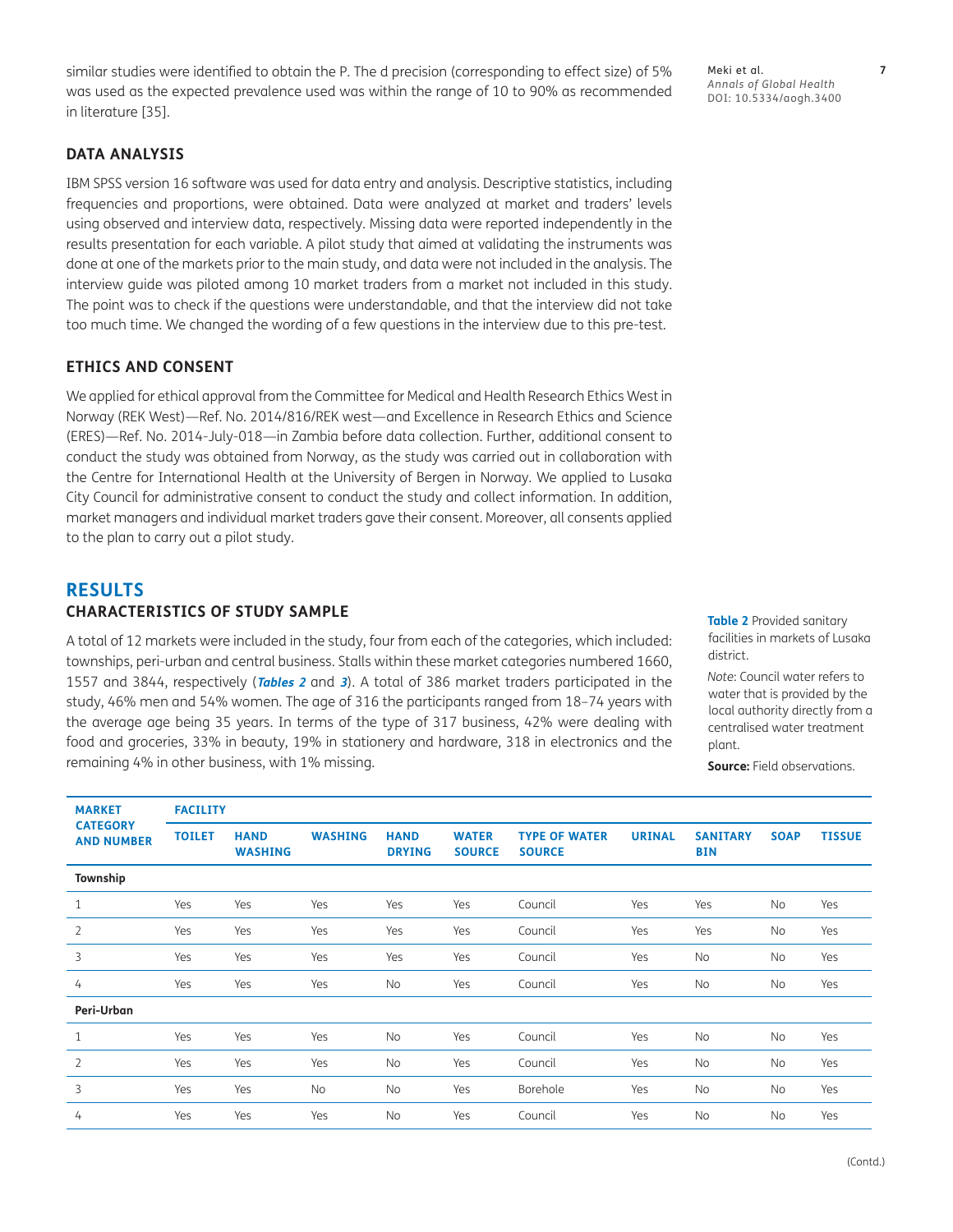| <b>MARKET</b><br><b>CATEGORY</b><br><b>AND NUMBER</b> | <b>FACILITY</b> |                               |                |                              |                               |                                       |               |                               |             |               |  |
|-------------------------------------------------------|-----------------|-------------------------------|----------------|------------------------------|-------------------------------|---------------------------------------|---------------|-------------------------------|-------------|---------------|--|
|                                                       | <b>TOILET</b>   | <b>HAND</b><br><b>WASHING</b> | <b>WASHING</b> | <b>HAND</b><br><b>DRYING</b> | <b>WATER</b><br><b>SOURCE</b> | <b>TYPE OF WATER</b><br><b>SOURCE</b> | <b>URINAL</b> | <b>SANITARY</b><br><b>BIN</b> | <b>SOAP</b> | <b>TISSUE</b> |  |
| <b>Central Business</b>                               |                 |                               |                |                              |                               |                                       |               |                               |             |               |  |
| 1                                                     | Yes             | Yes                           | Yes            | Yes                          | Yes                           | Borehole                              | Yes           | Yes                           | <b>No</b>   | Yes           |  |
| $\overline{2}$                                        | Yes             | Yes                           | Yes            | <b>No</b>                    | Yes                           | Council                               | Yes           | Yes                           | <b>No</b>   | Yes           |  |
| 3                                                     | Yes             | Yes                           | Yes            | <b>No</b>                    | Yes                           | Council                               | Yes           | <b>No</b>                     | <b>No</b>   | Yes           |  |
| 4                                                     | <b>No</b>       | No                            | <b>No</b>      | <b>No</b>                    | <b>No</b>                     | <b>No</b>                             | <b>No</b>     | <b>No</b>                     | <b>No</b>   | <b>No</b>     |  |

### **PROVIDED SANITARY FACILITIES**

The observational part of the study revealed that 11 of the 12 selected markets had toilets, hand washing facilities and a water source, i.e., a place to get water for drinking and other use, urinals, and cleaning tissues. Ten markets had washing facilities i.e., showers and or bathtubs, while only four markets had hand drying facilities, sanitary bins and soap (**[Table 2](#page-6-0)**). One of the markets lacked any form of sanitary facilities required by the laws of Zambia.

Many of the markets (10) did not comply with the required number of toilets and hand washing facilities, and six markets did not comply with cleanliness. None of the markets complied with privacy of facilities (**[Table 3](#page-7-0)**). It was observed and reported that some of the traders used unfinished buildings located within the market's premises as toilets.

<span id="page-7-0"></span>**Table 3** Number of facilities available and required for each market and the state of privacy and cleanliness of the provided facilities.

**KEY:** NP; Not provided, Ava.; Available, Req.; Required, Adeq.; Adequate, Inad.; Inadequate: Cm.; Comment.

**Source:** Field observations.

| <b>MARKET CATEGORY</b>  | <b>NUMBER OF</b> | <b>SANITARY FACILITIES</b> |            |           |                     |                 |            | <b>STATE</b>    |                    |  |
|-------------------------|------------------|----------------------------|------------|-----------|---------------------|-----------------|------------|-----------------|--------------------|--|
| <b>AND NUMBER</b>       | <b>STALLS</b>    | <b>TOILETS</b>             |            |           | <b>HAND WASHING</b> |                 |            |                 |                    |  |
|                         |                  | <b>AVA</b>                 | <b>REQ</b> | <b>CM</b> | <b>AVA</b>          | <b>REQ</b>      | <b>CM</b>  | <b>PRIVACY</b>  | <b>CLEANLINESS</b> |  |
| Township                |                  |                            |            |           |                     |                 |            |                 |                    |  |
| $\mathbf{1}$            | 602              | $\overline{9}$             | 17         | Inad.     | $\mathbf{1}$        | 14              | Inad.      | No              | Not clean          |  |
| $\overline{2}$          | 442              | 8                          | 13         | Inad.     | 6                   | 12              | Inad.      | No              | Clean              |  |
| 3                       | 224              | $\overline{2}$             | 8          | Inad.     | $\mathbf{1}$        | 9               | Inad.      | No              | Clean              |  |
| 4                       | 392              | $\overline{4}$             | 11         | Inad.     | $\overline{2}$      | 10              | Inad.      | No              | Not clean          |  |
| Peri-Urban              |                  |                            |            |           |                     |                 |            |                 |                    |  |
| $\mathbf{1}$            | 490              | 8                          | 14         | Inad.     | $\mathbf{1}$        | 17              | Inad.      | No              | Not clean          |  |
| 2                       | 296              | 16                         | 9          | Adeg.     | 16                  | $7\overline{ }$ | Adeq.      | No              | Clean              |  |
| 3                       | 421              | 12                         | 13         | Inad.     | 12                  | 13              | Inad.      | No              | Not clean          |  |
| 4                       | 350              | $\overline{4}$             | 11         | Inad.     | 2                   | 11              | Inad.      | No              | Not clean          |  |
| <b>Central Business</b> |                  |                            |            |           |                     |                 |            |                 |                    |  |
| $\mathbf{1}$            | 1970             | 36                         | 51         | Inad.     | 63                  | 51              | Adeq.      | No              | Clean              |  |
| $\overline{2}$          | 727              | 22                         | 20         | Inad.     | 10                  | 20              | Inad.      | No              | Not clean          |  |
| 3                       | 647              | 10                         | 18         | Inad.     | $\overline{2}$      | 18              | Inad.      | No              | Clean              |  |
| $\overline{4}$          | 500              | $\mathsf O$                | 14         | <b>NP</b> | $\mathsf{O}\xspace$ | 14              | <b>NP</b>  | N/A             | N/A                |  |
| <b>Total</b>            | 7061             | 131                        | 196        | Adeq.: 1  | 116                 | 196             | Adeq.: 2   | Private: 0      | Clean: 5           |  |
|                         |                  |                            |            | Inad.: 10 |                     |                 | Ingd.: $9$ | Not Private: 11 | Not clean: 6       |  |
|                         |                  |                            |            | NP: 1     |                     |                 | NP: 1      | <b>NP: 1</b>    |                    |  |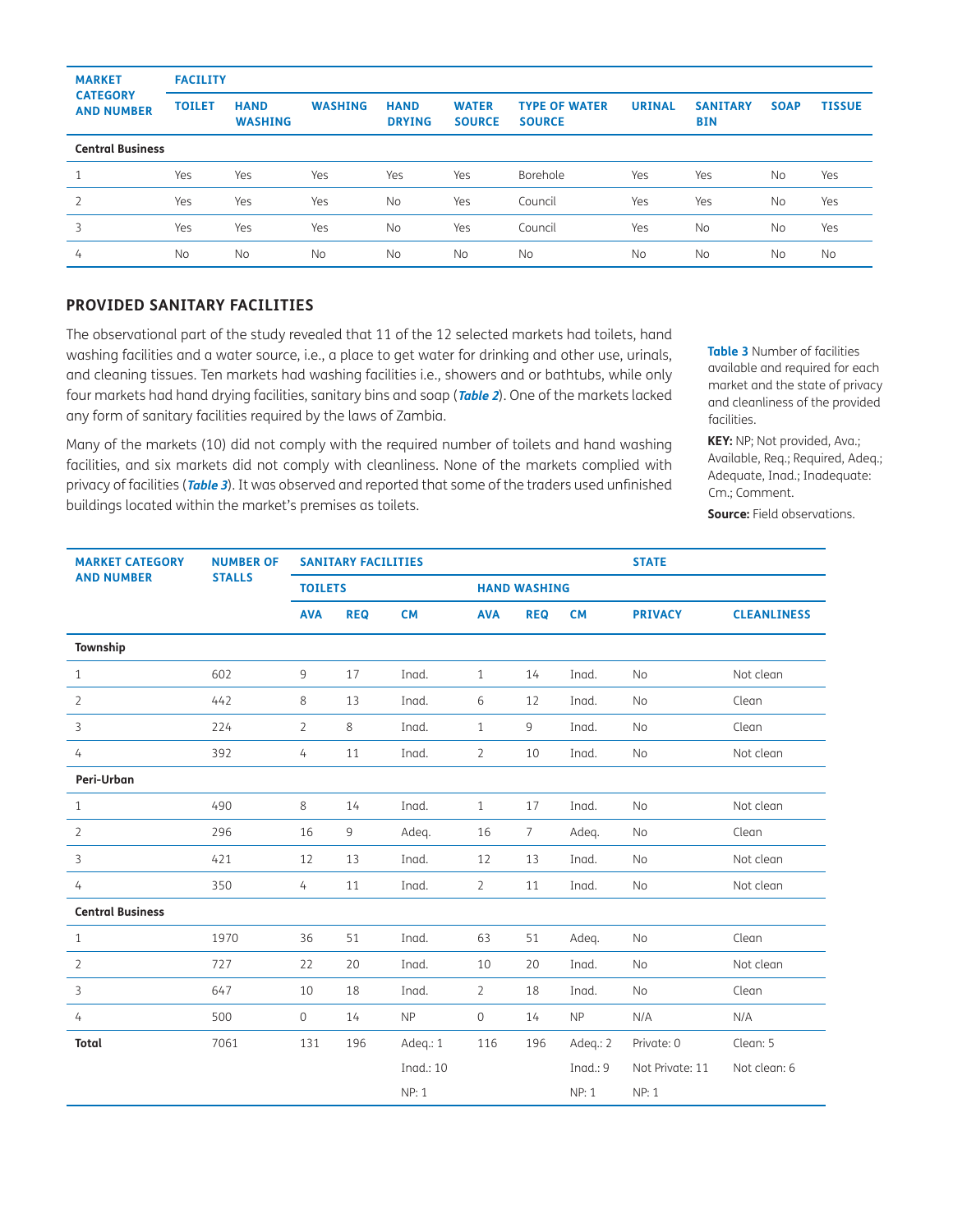# **PERCEPTION OF THE TRADERS OF PROVIDED SANITARY FACILITIES**

**[Table 4](#page-8-0)** shows that, respectively, only 27% and 25% of the respondents said that the number of provided toilets and hand washing facilities were adequate. A total of 72% of the traders perceived facilities as not being private. Most of the traders (78%) also said that the facilities were not clean. A high percentage of traders (69%) responded that they only used the facilities due to lack of other options. Most of the traders (61%) perceived the facilities as being located at an appropriate distance from their stalls.

Meki et al. **9** *Annals of Global Health* DOI: [10.5334/aogh.3400](https://doi.org/10.5334/aogh.3400)

| <b>FACILITY</b>                  | <b>FREQUENCY(n)</b>                      | <b>PROPORTION (%)</b> |  |  |  |  |
|----------------------------------|------------------------------------------|-----------------------|--|--|--|--|
| <b>Number of Toilets</b>         |                                          |                       |  |  |  |  |
| Adequate                         | 104                                      | 27                    |  |  |  |  |
| Not adequate                     | 282                                      | 73                    |  |  |  |  |
|                                  | <b>Number of Hand Washing Facilities</b> |                       |  |  |  |  |
| Adequate                         | 96                                       | 25                    |  |  |  |  |
| Inadequate                       | 226                                      | 58                    |  |  |  |  |
| Not provided                     | 64                                       | 17                    |  |  |  |  |
| <b>Privacy of Facilities</b>     |                                          |                       |  |  |  |  |
| Private                          | 108                                      | 28                    |  |  |  |  |
| Not private                      | 278                                      | 72                    |  |  |  |  |
| <b>Siting of Facilities</b>      |                                          |                       |  |  |  |  |
| Far                              | 148                                      | 38                    |  |  |  |  |
| Near                             | 237                                      | 61                    |  |  |  |  |
| Missing                          | $\mathbf{1}$                             | 0.3                   |  |  |  |  |
| <b>Cleanliness of Facilities</b> |                                          |                       |  |  |  |  |
| Good                             | 84                                       | 22                    |  |  |  |  |
| Poor                             | 302                                      | 78                    |  |  |  |  |
| <b>Use of Facilities</b>         |                                          |                       |  |  |  |  |
| Always                           | 96                                       | 25                    |  |  |  |  |
| Sometimes                        | 267                                      | 69                    |  |  |  |  |
| Do not use                       | 23                                       | 6                     |  |  |  |  |

# **DISCUSSION**

Overall, the findings of the study indicated that although almost all the 12 sampled markets had some form of sanitary facilities for market traders, none of them complied entirely with the laws of Zambia regarding provision of facilities for traders. In addition, most of the market traders perceiving the facilities as not up to standard.

The general inadequacy of sanitary facilities reported in this study and the lack of compliance with Zambian laws on this matter is a potential health hazard to both the traders and to the public. The results of this study are similar with those reported by Sommer et al. [[15](#page-12-0)], who revealed that 74% of marketplaces in Vietnam had no toilets and 13% had inadequate toilets. Our results are also in line with the report by the Nation Reporter [\[21](#page-12-0)], which revealed that one of the markets in the Lusaka peri urban area of Zambia was reported to have poor sanitation, in particular noting the absence of toilets. The fact that not all markets had adequate sanitary facilities could be the reason for the observed use of unfinished buildings in the area as toilets. Such poor sanitary conditions may result in diarrhea and other faecal-oral diseases because insects, rodents and

<span id="page-8-0"></span>**Table 4** Perception of traders of the provided sanitary facilities  $(n = 386)$ .

**Source:** Field interviews.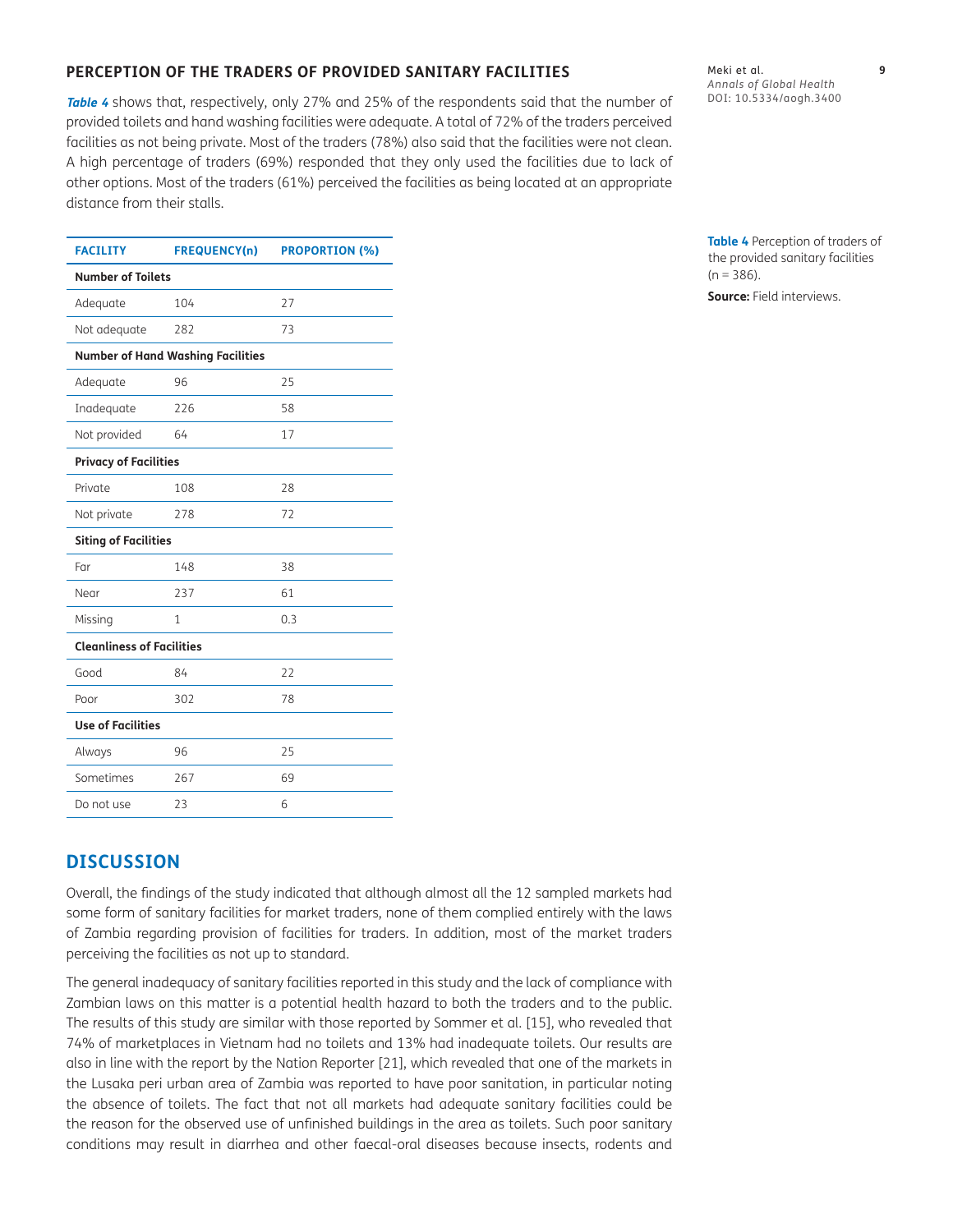other carriers carrying human excreta from these unoccupied buildings can contaminate food at the market. Poor water and sanitation can potentially lead to deaths and disability-adjusted life years lost (DALYs), which have a negative effect on the economy of the country [[2](#page-11-1), [15\]](#page-12-0). Almedom et al. reported that proper use of toilets can reduce diarrhoea by 36%, thereby illustrating the importance of using toilets [\[6](#page-11-1)].

This study showed that most of the traders perceived the sanitary facilities as being unsatisfactory. This might result in traders not using the facilities. Results from a Zambian study on the use of latrines in a community by Thys et al. revealed that people were more comfortable using latrines that were in a good state and had a roof and lockable door for privacy [\[36](#page-13-0)]. The participants in the same study also revealed that provision of latrines promoted dignity and respect, and that compared to women, the men were less concerned with provision of latrines and were comfortable with defecating in the open. The poor state of the facilities, as perceived by the traders in the current study, may lead to traders, mostly female, hesitating to use the facilities. Traders may be forced to go outside the market in search of more private and clean facilities, resulting in lost time, as shown in studies conducted in India by Hartmann et al. and Venugopal et al [[37](#page-13-0), [38\]](#page-13-0). In addition, some of the traders may resort to using bottles and "Shake" packs (opaque beer packs) to answer the call of nature, as reported by the Nation Reporter in Lusaka [[21\]](#page-12-0). The absence of water sources at one of the markets was also hazardous because traders might not always manage to buy safe bottled water for drinking. This may result in dehydration and other heat related disorders, especially during the hot season. In addition, the traders might consider buying cheap drinking water of questionable quality from the street vendors. In the absence of water, the traders might not wash their hands properly after using the toilets, which may in turn lead to diarrhea and other related diseases as reported in a systematic review by Curtis and Cairncross [[39](#page-13-0)].

A study from India Venugopal et al. revealed that the majority (87%) of the women did not have access to toilets at the workplace [[38](#page-13-0)]. Furthermore, the study showed an association between the lack of access to toilets at workplaces and heat-related health symptoms among the women. In this regard, the majority reported periodic genitourinary problems while about 2% of the population had kidney stones, a disease caused by holding back urine. Venugopal et al. further revealed that "Good access to toilet facilities for women at the workplace reduces anxiety and improves the ability to do the work properly, safely, and with concentration, even during their menstrual cycle" [[38](#page-13-0)]. Additionally, 10% of the participants in a study by Venugopal et al. were reported to have stayed at home during their menstrual cycles, which resulted in loss of wages. This present study did not analyse health issues among the traders, but the market traders face the risk of similar health problems due to lack of proper toilet facilities.

Several limitations and strengths were noted in this study. The first limitation is that most of the data in the present study were based on subjective statements obtained by interviews of persons at the market. It is also important to note that the interview guides and checklist for the observation used in the study were not standardized or validated. In addition, selection bias might have been present in this study. In terms of strengths, data was collected through both observations and interviews. The advantage of this combination of methods is that it considers the complexity of human behaviours, thus minimizing research bias. Pretesting was also done to ensure internal validity of the data collection tool. Further, much of the content was extracted from previous studies. Finally, selection bias was reduced by using stratification and random sampling in the selection of markets and traders.

As Zambia and the markets in Zambia are presumably typical of developing countries, this study may provide valuable insights about sanitary facilities in similar countries with similar markets. It is important to improve the state of the facilities in the markets to protect the health of the market traders and the general population. It is essential to ensure that workers have a healthy and safe environment as this has an impact on their productivity, among other things. A major recommendation deriving from this study is that the Lusaka City Council should ensure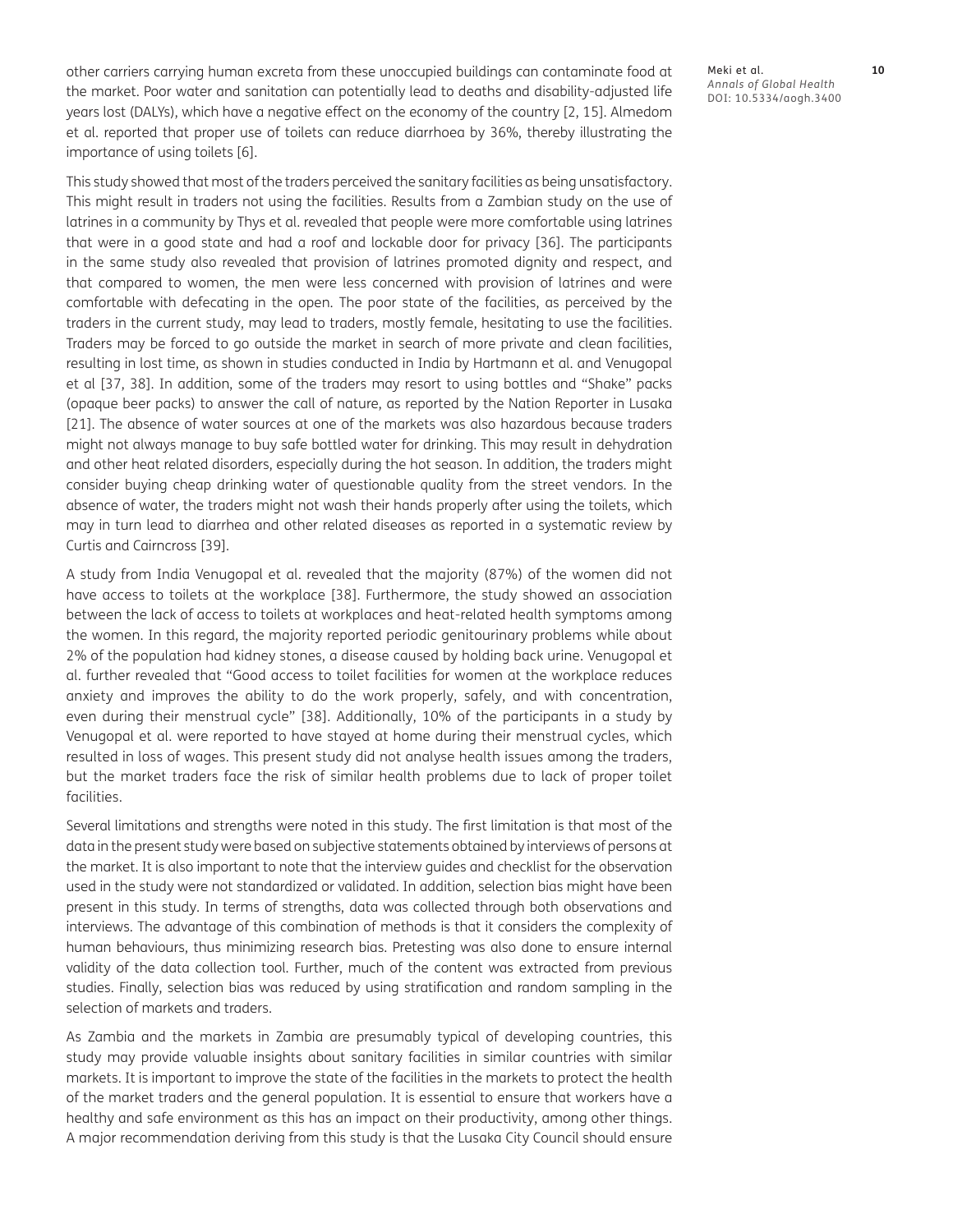that all markets are provided with sanitary facilities; more facilities need to be built to reduce inadequacy, and the facilities must be maintained. In addition, the market traders must make sure that they take care of the facilities by seeing to it that they are clean and protected against vandalism.

For the future, analytical in-depth studies that look at the problem of provision of facilities are recommended. Studies of the health status of the workers over time should be performed, along with intervention studies where sanitation in the marketplace is improved. The findings of this study can be generalized to markets in Lusaka district and related settings.

# **CONCLUSIONS**

Overall, the study showed evidence that sanitary facilities in markets of Lusaka district were in very poor condition. Most of the markets did not comply with the laws of Zambia regarding the provision and state of the facilities, such as number of toilets and hand washing facilities, privacy and cleanliness. These observations coincided closely with the traders' perceptions of the sanitary facilities. These results call for improvement in provision of facilities in markets of Lusaka. There is need to provide adequate facilities and to properly maintain them. The provisions of sanitary facilities will not only improve the health of the traders but the public. This is because markets are meeting places for people from different places. In addition, markets are the main distribution centers for food, entailing contamination of food in the marketplace will put the general population at risk of infection. The results of this study might help public health authorities, including the Lusaka City Council and Ministry of Health, to consider areas needing improvement related to the provision of sanitary facilities in Lusaka markets. In addition, the local authority must improve collection and management of funds paid by customers and traders for use of facilities in the markets. These funds can be used to improve provision and maintenance of facilities in markets. The reward for such efforts will be improved health among market traders, the Lusaka community, and the nation in general.

# **ABBREVIATIONS**

Centre for Disease Control and Prevention (CDC) Central Statistical Office (CSO) Millennium Development Goals (MDGs) Lusaka City Council (LCC) United Nations International Children's Emergency Fund (UNICEF) World Health Organization (WHO) Zambia National Public Health Institute (ZNPHI) United Nations Economic Commission for Europe (UNECE) Government of the Republic of Zambia (GRZ)

# **ACKNOWLEDGEMENTS**

The authors wish to thank all members of staff at the Centre for International Health University of Bergen, Bergen, Norway. We also acknowledge LCC staff members, market heads and market traders included in the study for allowing us to access all the necessary information required to carry out the study. The authors express their gratitude to the Norwegian State Educational Loan Fund (Lånekassen) for funding the research. Lastly the authors acknowledge Dr. Charity Meki-Kombe for technical help in preparation of the manuscript.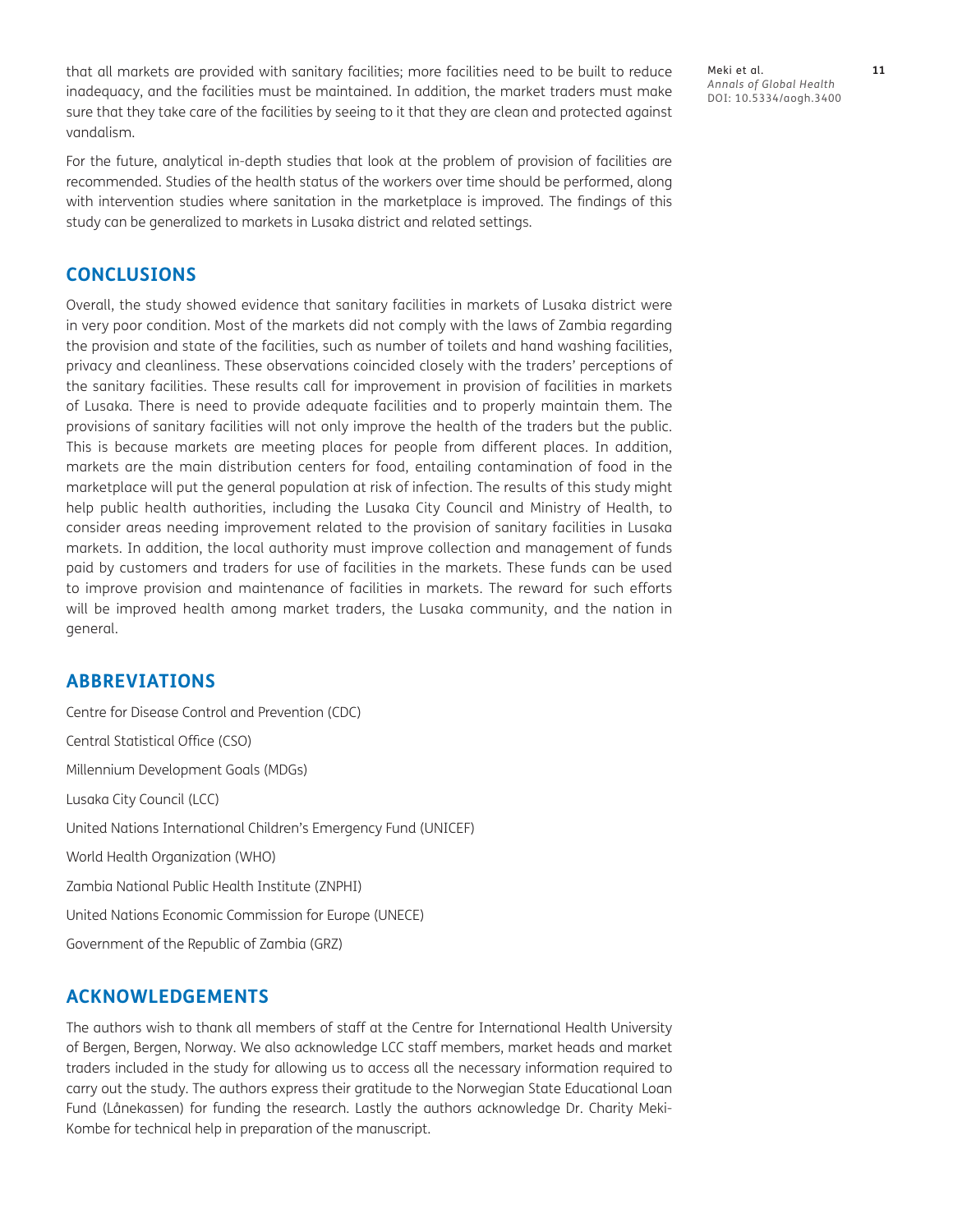# <span id="page-11-1"></span>**FUNDING INFORMATION**

The study and the article were funded by University of Bergen, Centre for International Health, Bergen Norway.

# **COMPETING INTERESTS**

The authors have no competing interests to declare.

# **AUTHOR CONTRIBUTIONS**

Chisala D. Meki conceptualized the study, designed the methodology, collected data, conducted data analysis, visualization and writing original draft. Bente Moen, Magne Bråtveit and Charles Michelo supervised the study and conducted study validation. All authors contributed to editing of the paper. In addition, all authors had access to the data.

# <span id="page-11-0"></span>**AUTHOR AFFILIATIONS**

**Chisala D. Meki, BSc. MPH, MPhil** *[orcid.org/0000-0002-2977-2288](https://orcid.org/0000-0002-2977-2288)* University of Zambia, School of Public Health, Dept. of Environmental Health, Lusaka, Zambia **Magne Bråtveit, PHD** *[orcid.org/0000-0003-0761-0728](https://orcid.org/0000-0003-0761-0728)* University of Bergen, Dept. of Global Public Health & Primary Care, Bergen, Norway

**Charles Michelo, PHD** *[orcid.org/0000-0002-1697-8519](https://orcid.org/0000-0002-1697-8519)* University of Zambia, Dept. of Epidemiology & Biostatistics, School of Public Health, Lusaka, Zambia; Harvest Research Institutes, Harvest University, Lusaka, Zambia

**Bente E. Moen, PHD** *[orcid.org/0000-0002-0435-3124](https://orcid.org/0000-0002-0435-3124)* University of Bergen, Dept. of Global Public Health & Primary Care, Centre for International Health, Bergen, Norway

# **REFERENCES**

- 1. **UNICEF, WHO.** Progress on drinking water, sanitation and hygiene: 2017 update and SDG. *Baseline*. Geneva, Switzerland: WHO and UNICEF. 2017; ISBN 978-92-4-151289- 3. *[https://apps.who.int/iris/bitstream/handle/10665/258617/9789241512893-eng.](https://apps.who.int/iris/bitstream/handle/10665/258617/9789241512893-eng.pdf;jsessionid=202F56741E57C03387CE746C6248D85D?sequence=1) [pdf;jsessionid=202F56741E57C03387CE746C6248D85D?sequence=1](https://apps.who.int/iris/bitstream/handle/10665/258617/9789241512893-eng.pdf;jsessionid=202F56741E57C03387CE746C6248D85D?sequence=1)*. Accessed 8 April 2021.
- 2. **Mara D, Lane J, Scott B, Trouba D.** Sanitation and health. *PLoS Med*. 2010; 7: e1000363. *[https://](https://researchonline.lshtm.ac.uk/1842/1/pmed.1000363.s001.pdf) [researchonline.lshtm.ac.uk/1842/1/pmed.1000363.s001.pdf](https://researchonline.lshtm.ac.uk/1842/1/pmed.1000363.s001.pdf)*. Accessed on 1 April 2021. DOI: *[https://doi.](https://doi.org/10.1371/journal.pmed.1000363) [org/10.1371/journal.pmed.1000363](https://doi.org/10.1371/journal.pmed.1000363)*
- 3. **WHO.** Economic and health effects of increasing coverage of low-cost household drinkingwater supply and sanitation interventions to countries off-track to meet MDG target 10: Background document to the "Human Development Report 2006". World Health Organization; 2007. *[https://apps.who.int/iris/bitstream/handle/10665/69684/WHO\\_SDE\\_WSH\\_07.05\\_eng.](https://apps.who.int/iris/bitstream/handle/10665/69684/WHO_SDE_WSH_07.05_eng.pdf;jsessionid=3CC2FB7AF4B59D8CFA66885004EE0DFA?sequence=1) [pdf;jsessionid=3CC2FB7AF4B59D8CFA66885004EE0DFA?sequence=1](https://apps.who.int/iris/bitstream/handle/10665/69684/WHO_SDE_WSH_07.05_eng.pdf;jsessionid=3CC2FB7AF4B59D8CFA66885004EE0DFA?sequence=1)*. Accessed on 1 April 2021.
- 4. **Bartram J, Cairncross S.** Hygiene, sanitation and water: forgotten foundations of health. *PLoS Med.* 2010; 7: e1000367. *<https://journals.plos.org/plosmedicine/article?id=10.1371/journal.pmed.1000367>*. Accessed on 1 April 2021. DOI: *<https://doi.org/10.1371/journal.pmed.1000367>*
- 5. **Worksafe Victoria.** Compliance code workplace amenities and work environment; 2008. *[https://content.](https://content.api.worksafe.vic.gov.au/sites/default/files/2020-02/ISBN-Compliance-code-workplace-amenities-work-environment-2008-09.pdf) [api.worksafe.vic.gov.au/sites/default/files/2020-02/ISBN-Compliance-code-workplace-amenities-work](https://content.api.worksafe.vic.gov.au/sites/default/files/2020-02/ISBN-Compliance-code-workplace-amenities-work-environment-2008-09.pdf)[environment-2008-09.pdf](https://content.api.worksafe.vic.gov.au/sites/default/files/2020-02/ISBN-Compliance-code-workplace-amenities-work-environment-2008-09.pdf)*. Accessed on 1 April 2021.
- 6. **Almedom AM, Blumenthal U, Manderson L.** Hygiene evaluation procedures: approaches and methods for assessing water and sanitation related hygiene practices. ISBN 1997; 0–9635522: 8–7. *[http://archive.](http://archive.unu.edu/unupress/food2/UIN11E/UIN11E00.HTM#Contents) [unu.edu/unupress/food2/UIN11E/UIN11E00.HTM#Contents](http://archive.unu.edu/unupress/food2/UIN11E/UIN11E00.HTM#Contents)*. Accessed on 2 March 2021.
- 7. **WHO, UNECE.** The Equitable Access Score Card Supporting Policy Processes to Achieve the Human Right to Water and Sanitation; 2013. *[http://unece.org/fileadmin/DAM/env/water/publications/PWH\\_equitable\\_](http://unece.org/fileadmin/DAM/env/water/publications/PWH_equitable_access/1324456_ECE_MP_WP_8_Web_Interactif_ENG.pdf) [access/1324456\\_ECE\\_MP\\_WP\\_8\\_Web\\_Interactif\\_ENG.pdf](http://unece.org/fileadmin/DAM/env/water/publications/PWH_equitable_access/1324456_ECE_MP_WP_8_Web_Interactif_ENG.pdf)*. Accessed on 2 April 2021.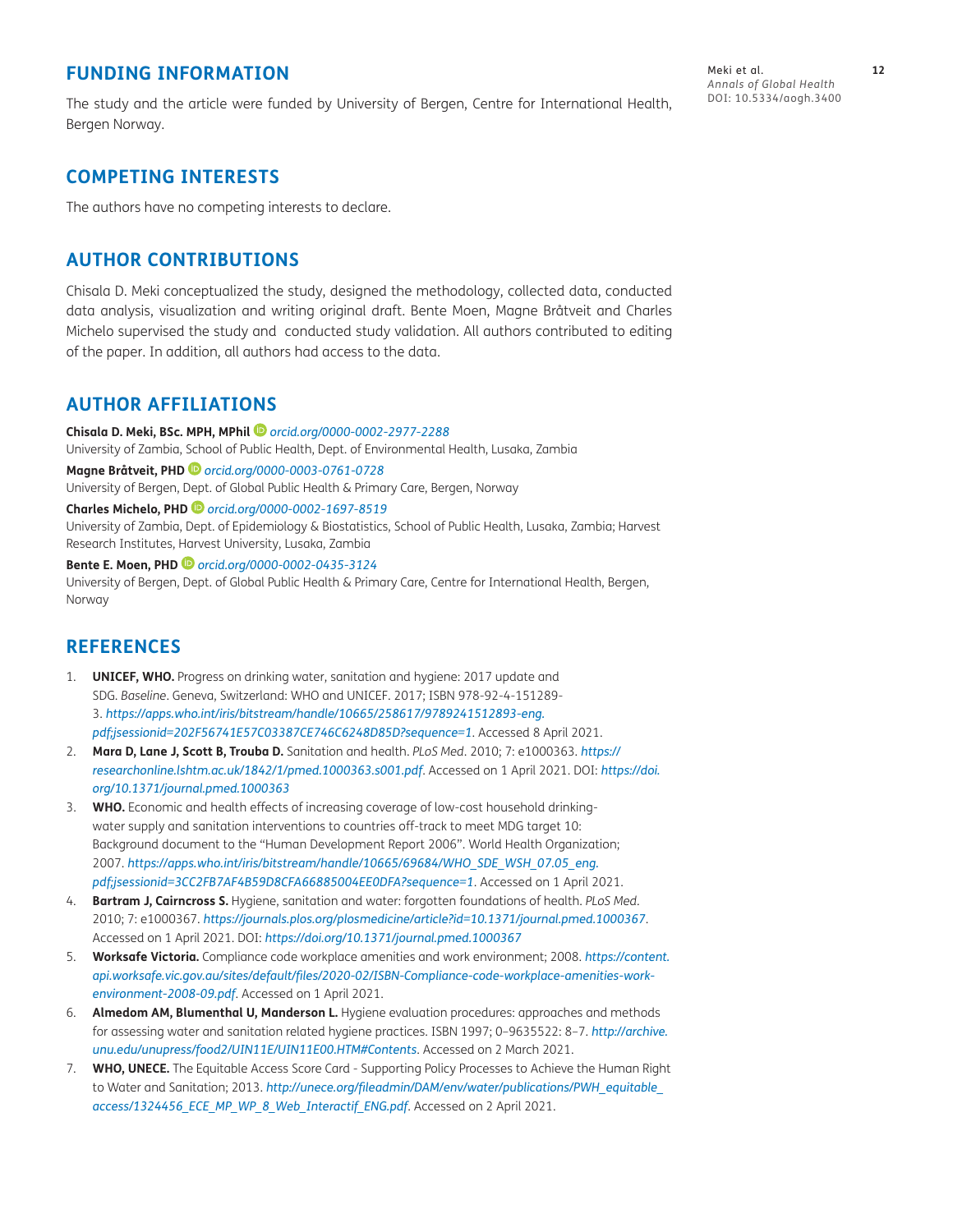- <span id="page-12-0"></span>8. **Fewtrell L, Prüss-Üstün A, Bos R, Gore FB.** Quantifying the health impact at national and local levels in countries with incomplete water supply and sanitation coverage: WHO Environmental Burden of Disease Series No. 15. Geneva, Switzerland: WHO. 2007; 12–50. *[https://apps.who.int/iris/bitstream/](https://apps.who.int/iris/bitstream/handle/10665/43763/9789241595759_eng.pdf?sequence=1) [handle/10665/43763/9789241595759\\_eng.pdf?sequence=1](https://apps.who.int/iris/bitstream/handle/10665/43763/9789241595759_eng.pdf?sequence=1)*. Accessed on 29 March 2021.
- 9. **Van Minh H, Nguyen-Viet H.** Economic aspects of sanitation in developing countries. *Environ. Health Insights*. 2011; 5: 63–70. *<https://ncbi.nlm.nih.gov/pmc/articles/PMC3212862/>*. Accessed on 24 March 2021. DOI: *<https://doi.org/10.4137/EHI.S8199>*
- 10. **Forastieri V.** *Improvement of working conditions and environment in the informal sector through safety and health measures.* Geneva, Switzerland; 1997. *[http://www.ilo.int/wcmsp5/groups/public/---ed\\_](http://www.ilo.int/wcmsp5/groups/public/---ed_protect/---protrav/---safework/documents/publication/wcms_110306.pdf) [protect/---protrav/---safework/documents/publication/wcms\\_110306.pdf](http://www.ilo.int/wcmsp5/groups/public/---ed_protect/---protrav/---safework/documents/publication/wcms_110306.pdf)*. Accessed on 25 March 2021.
- 11. **Srinivas K.** A study on employees' welfare facilities adopted at Bosch Limited, Bangalore. *Research Journal of Management Science*. 2013; 2: 7–11. *[http://isca.in/IJMS/Archive/v2/i12/2.ISCA-RJMS-2013-098.](http://isca.in/IJMS/Archive/v2/i12/2.ISCA-RJMS-2013-098.pdf) [pdf](http://isca.in/IJMS/Archive/v2/i12/2.ISCA-RJMS-2013-098.pdf)*. Accessed on 7 April 2021.
- 12. **Rajaraman D, Travasso SM, Heymann SJ.** A qualitative study of access to sanitation amongst low-income working women in Bangalore, India. *Journal of Water, Sanitation and Hygiene for Development*. 2013; 3: 432–440. *[https://search-proquest-com.uplib.idm.oclc.org/](https://search-proquest-com.uplib.idm.oclc.org/docview/1943053384?accountid=14717) [docview/1943053384?accountid=14717](https://search-proquest-com.uplib.idm.oclc.org/docview/1943053384?accountid=14717)*. Accessed on 27 March 2021. DOI: *[https://doi.org/10.2166/](https://doi.org/10.2166/washdev.2013.114) [washdev.2013.114](https://doi.org/10.2166/washdev.2013.114)*
- 13. **Cairncross S, Valdmanis V.** *Water supply, sanitation and hygiene promotion, chapter 41*. 2006; 771–792. *<http://researchonline.lshtm.ac.uk/12966/1/DCP41.pdf>*. Accessed on 15 March 2021.
- 14. **Hallett CE, Abendstern M, Wade L.** The struggle for sanitary reform in the Lancashire cotton mills, 1920–1970. *J. Adv. Nurs*. 2004; 48: 257–65. *<https://ncbi.nlm.nih.gov/pubmed/15488039>*. Accessed on 26 March 2021. DOI: *<https://doi.org/10.1111/j.1365-2648.2004.03194.x>*
- 15. **Sommer M, Chandraratna S, Cavill S, Mahon T, Phillips-Howard P.** Managing menstruation in the workplace: an overlooked issue in low- and middle-income countries. *International journal for equity in health*. 2016; 15: 86. *[https://ncbi.nlm.nih.gov/pmc/articles/PMC4895811/pdf/12939\\_2016\\_Article\\_379](https://ncbi.nlm.nih.gov/pmc/articles/PMC4895811/pdf/12939_2016_Article_379). pdf*. Accessed on 6 April 2021. DOI: *<https://doi.org/10.1186/s12939-016-0379-8>*
- 16. **Gupta B, Subramanian J.** Factors affecting motivation among employees in consultancy companies. *International Journal of Engineering Science Invention*. 2014; 3: 59–66. *[https://pdfs.semanticscholar.org/](https://pdfs.semanticscholar.org/f4c8/b665cc6fd3d19a147545da9a26d7b47224a5.pdf) [f4c8/b665cc6fd3d19a147545da9a26d7b47224a5.pdf](https://pdfs.semanticscholar.org/f4c8/b665cc6fd3d19a147545da9a26d7b47224a5.pdf)*. Accessed on 27 March 2021.
- 17. **WASHWatch.** *Zambia WASH Context 2016*. 2016; *[https://washwatch.org/uploads/filer\\_](https://washwatch.org/uploads/filer_public/0c/5f/0c5f4ce3-1f32-4359-bebd-b73022cdce25/zambia_wash_context_washwatch_2016.pdf) [public/0c/5f/0c5f4ce3-1f32-4359-bebd-b73022cdce25/zambia\\_wash\\_context\\_washwatch\\_2016.pdf](https://washwatch.org/uploads/filer_public/0c/5f/0c5f4ce3-1f32-4359-bebd-b73022cdce25/zambia_wash_context_washwatch_2016.pdf)*. Accessed on 7 April 2021.
- 18. **CDC.** *CDC in Zambia Fact Sheet. <https://cdc.gov/globalhealth/countries/zambia/pdf/zambia.pdf>*. Accessed on 20 February 2021.
- 19. **Sakaimbo C.** Poor sanitation stalks Buseko Market. *Times of Zambia*; 28 May 2016. *[https://times.](https://times.co.zm/?p=85615) [co.zm/?p=85615](https://times.co.zm/?p=85615)*. Accessed on 5 April 2021.
- 20. **LCC.** Markets Inspection Report. *LCC Lusaka*; 2014. Unpublished Market reports.
- 21. **Nation Reporter.** Dirty Mtendere market worries trader. *Daily Nation*; 24 March 2016. *[https://www.](https://www.zambiadailynation.com/2016/03/24/dirty-mtendere-market-worries-traders//) [zambiadailynation.com/2016/03/24/dirty-mtendere-market-worries-traders//](https://www.zambiadailynation.com/2016/03/24/dirty-mtendere-market-worries-traders//)*. Accessed on 12 June 2019.
- 22. **GRZ.** Factories act chapter 441. *Government Printers*; Lusaka, Zambia; 1995. *[http://www.mlss.gov.zm/](http://www.mlss.gov.zm/wp-content/uploads/2018/07/chapter-441-factories-act.pdf) [wp-content/uploads/2018/07/chapter-441-factories-act.pdf](http://www.mlss.gov.zm/wp-content/uploads/2018/07/chapter-441-factories-act.pdf)*. Accessed on 7 April 2021.
- 23. **GRZ.** Public health act chapter 295. *Government Printers;* Lusaka, Zambia, 1995. *[http://www.parliament.](http://www.parliament.gov.zm/sites/default/files/documents/acts/Public%20Health%20Act.pdf) [gov.zm/sites/default/files/documents/acts/Public%20Health%20Act.pdf](http://www.parliament.gov.zm/sites/default/files/documents/acts/Public%20Health%20Act.pdf)*. Accessed on 7 April 2021.
- 24. **GRZ.** Markets and bus stations act number 7, 157. *Government Printers;* Lusaka, Zambia; 2007. *[http://](http://wiego.org/sites/default/files/resources/files/Zambia-The-Markets-and-Bus-Station-Act-2007.pdf) [wiego.org/sites/default/files/resources/files/Zambia-The-Markets-and-Bus-Station-Act-2007.pdf](http://wiego.org/sites/default/files/resources/files/Zambia-The-Markets-and-Bus-Station-Act-2007.pdf)*. Accessed on 7 February 2021.
- 25. **GRZ.** Occupational health and safety act. *Government Printers;* Lusaka, Zambia; 2010. *[http://www.ilo.](http://www.ilo.org/dyn/natlex/docs/ELECTRONIC/94968/111627/F-437945695/ZMB94968.pdf) [org/dyn/natlex/docs/ELECTRONIC/94968/111627/F-437945695/ZMB94968.pdf](http://www.ilo.org/dyn/natlex/docs/ELECTRONIC/94968/111627/F-437945695/ZMB94968.pdf)*. Accessed on 7 February 2021.
- 26. **Clarke GR, Shah MK, Sheppard M, Munro J.** *The profile and productivity of Zambian businesses*; 2010. *[http://documents.worldbank.org/curated/en/949481468170956721/pdf/698090v-](http://documents.worldbank.org/curated/en/949481468170956721/pdf/698090v-10ESW00ivity000final0report.pdf)[10ESW00ivity000final0report.pdf](http://documents.worldbank.org/curated/en/949481468170956721/pdf/698090v-10ESW00ivity000final0report.pdf)*. Accessed on 29 March 2021.
- 27. **Kedia SM.** *The informal sector in Zambia: Can it disappear? Should it disappear? 2012. [https://theigc.org/](https://theigc.org/wp-content/uploads/2014/09/Kedia-Shah-2012-Working-Paper.pdf) [wp-content/uploads/2014/09/Kedia-Shah-2012-Working-Paper.pdf](https://theigc.org/wp-content/uploads/2014/09/Kedia-Shah-2012-Working-Paper.pdf)*. Accessed on 29 March 2021.
- 28. **Kabwe P, Moonde L, Gama A,** et al. Descriptive characterization of the cholera outbreak In Lusaka District, 2016. *Health Press Zambia Bull*. 2017; 1. *[http://www.znphi.co.zm/thehealthpress/descriptive](http://www.znphi.co.zm/thehealthpress/descriptive-characterization-of-the-cholera-outbreak-in-lusaka-district-2016/)[characterization-of-the-cholera-outbreak-in-lusaka-district-2016/](http://www.znphi.co.zm/thehealthpress/descriptive-characterization-of-the-cholera-outbreak-in-lusaka-district-2016/)*. Accessed on 6 April 2021.

Meki et al. **13** *Annals of Global Health* DOI: [10.5334/aogh.3400](https://doi.org/10.5334/aogh.3400)